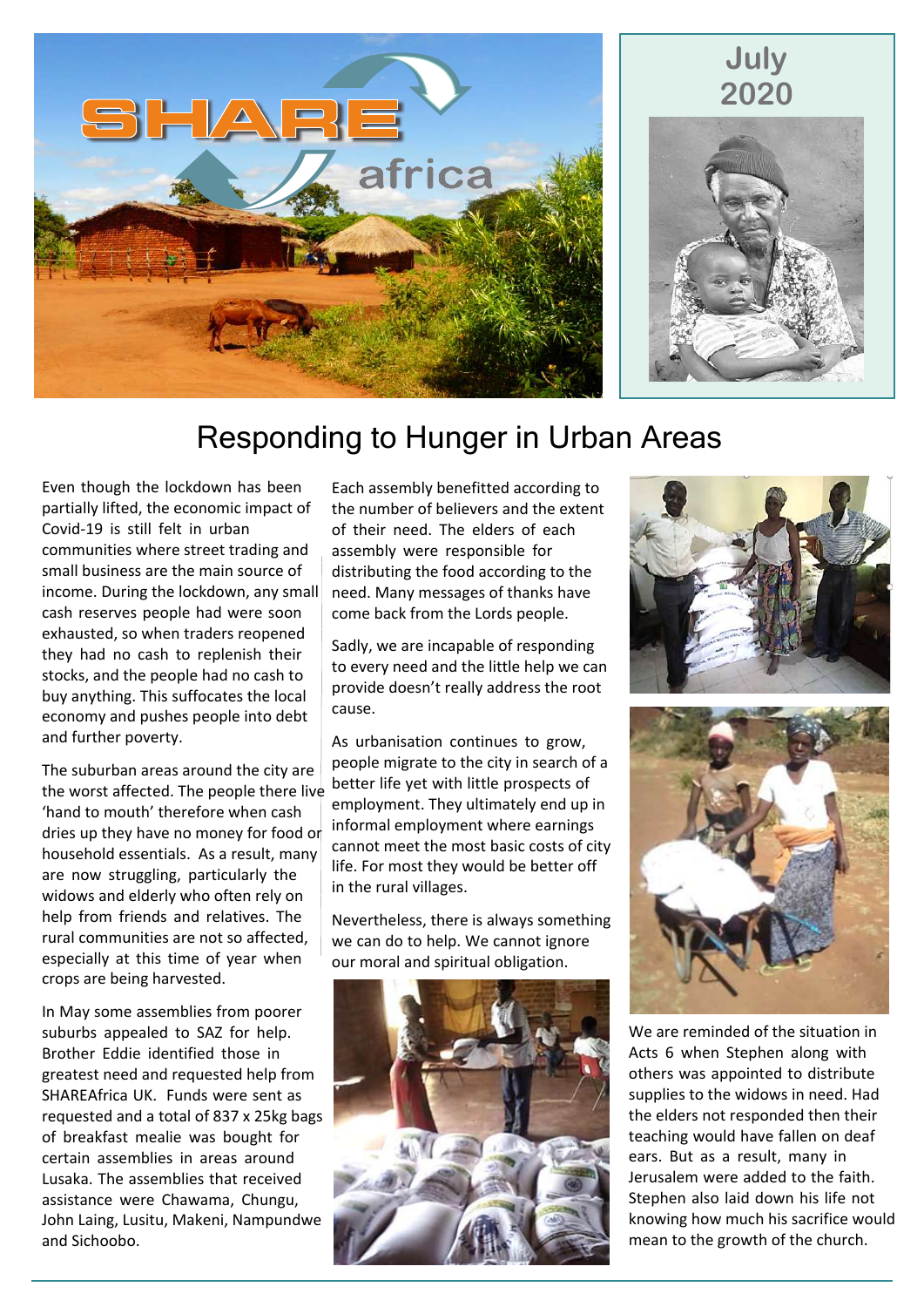# Delivering a Boat to the Assembly at Chanyanya

The Chanyanya assembly is situated on the banks of the river Kafue.

The assembly started in 1989 when fishermen from the Luapula Province migrated south in search of new fishing areas. Today, about 250, including children, attend the Sunday services.

Some of the believers travel by small boat from islands in the centre of the river. It is a dangerous crossing especially in small dug-out canoes.

One Lord's Day in October when we visited, we learnt of their challenges with fishing. The season lasts for 7 months during which time they hire canoes and try and make enough money to keep their families for a year. However many struggle to make ends meet.

Transportation to and from the islands was also a challenge. They have to pay to cross in small canoes which in rough conditions is unsafe

Following that visit in October which we reported in our December Newsletter, we decided to purchase a boat with a powerful outboard motor (the river is about a mile wide and fast flowing). The boat with engine was purchased in March but lockdown prevented it being delivered.

On the 7<sup>th</sup> of June the assembly was able to meet again for the first time

so arrangements were made to transport the boat to the hall and hand it over to the believers.

The boat will be used as an assembly asset to generate income and to support other needs. It will be used for fishing, as well as for ferrying the few saints living on the islands. It will also be used as an ambulance to take people from the islands to the clinic.

The income from the boat will go towards an assembly fund to help support their many widows as well as maintaining their building

The elders have appointed caretakers who will be responsible for reporting income and taking care of the boat. It was advised that they purchase life jackets and use them especially when carrying children.

It was encouraging to hear them speak of building a reserve fund to raise money for another boat.

*Elder's note of thanks; To the dear saints who have helped us with the outboard engine and boat. First and foremost, we want to whole heartedly give all the glory to the Almighty God through His blessed son Jesus Christ. We are very much short of words on how to express our gratitude on the works you have done for us, your dear saints who never expected nor deserved such*

*love. May God replenish the source where everything has come from.*

*We have also heard about CoviD-19 in UK, we pray for you saints, that's the only thing we can give back to you as we lack so much.*

*Yours the elders and saints of Chanyanya assembly.*

It may seem from the pictures that the boat is quite fragile, but in reality it is much more substantial than the canoes they use now.

This is just one of many assemblies where families struggle to provide the basic household needs. Yet there is a joy that permeates throughout the gatherings. The assembly, including the sisters, are all selfmotivated, working hard for the benefit of all.

Very seldom do they have visitors (when Jim visited in September, he was the first white person ever to visit). The way the assembly has grown is a real testimony to the local witness and the power of the Gospel.

We will follow up in a few months to check how they are getting on with their new asset. We suspect the biggest risk will be losing the outboard engine.

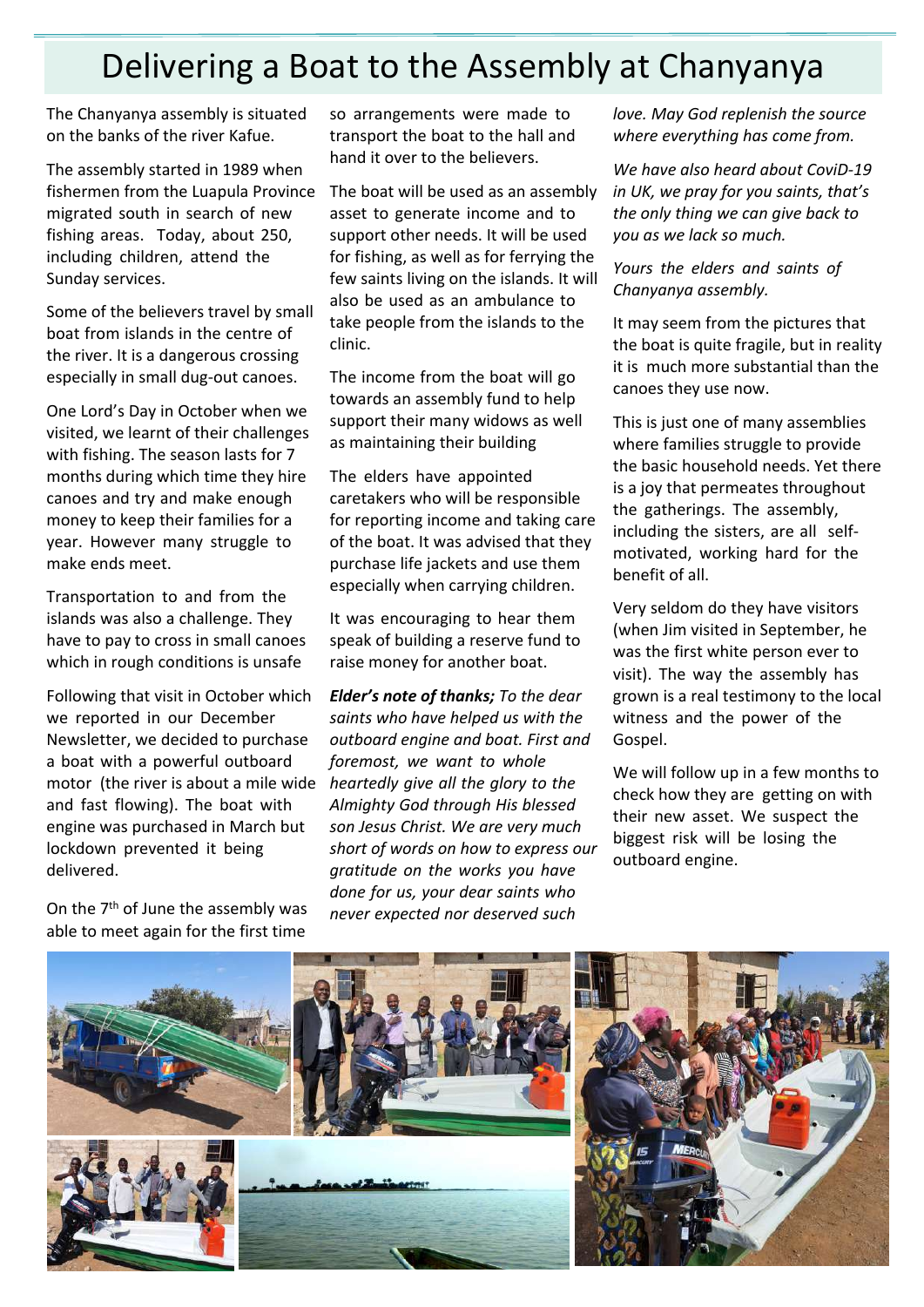# Floods in Luapula and the Northern Provinces

While Covid-19 has dominated the headlines, Zambia continues to be hit by recurring disasters which affect people's livelihoods and further damage an already fragile economy. Some of these rarely reach the international news yet in real terms the outcome can be more devastating than Covid-19.

Drought, crop failure, floods, social unrest, disease, are common occurrences which are often ignored, yet such events can be more life threatening. They affect whole households, towns and villages causing death, hunger, disease, with life-long consequences.

For example, last season's drought left almost half the country in dire need of food. This year, weather patterns have been mixed with the northern parts being hit by serious flooding that damaged houses and washed away crops, yet in the southern parts the rain lasted for only a few days which meant crops died soon after they germinated.

### Floods in Luapula

During May torrential rains affected 1.3 million people across 40 districts. The assistance the Government provided fell far short of what was needed. Other organisations mustered support but the scale of damage will take years to repair.

Roads, bridges, houses were destroyed, crops were washed away, shops flooded, and people displaced from their homes. Disease then followed when pit latrines were submerged in water and sewage contaminated fresh water in wells used for drinking and washing.

The most affected provinces were Luapula, Northern, North-Western and the Copperbelt. As the extent of the damage became clear people began contacting everyone they knew asking for help. In Luapula Province alone over 5000 people were left homeless. The areas which surround lake Bangweulu were the most affected. According to some observers, such high levels of flooding had not been seen in their lifetime.

There are many assemblies in the area. Some believers we know were calling for help. While SHAREAfrica Zambia has no presence in the region we felt we must respond. Funds were sent from SHAREAfrica through SHAREAfrica Zambia to assist believers in Mwamfuli, Samfya West, Mulisha and Nkungu.

Many messages of thanks have since been received.

Luapula is one of the poorest provinces in Zambia. For some time the Government and NGO's have invested in programmes to stimulate the local economy but such interventions are unlikely to prevent the same areas from flooding in future.

If changing weather patterns are more likely to cause flooding then the only answer is to persuade people to move to areas where there is less risk, however, when they have lived all their lives in the same villages and cultivated the same fields, persuading people to move will not be easy.

Plans for SHAREAfrica Zambia to provide farming support in the Northern Province similar to what we have in the Eastern Province has always been on the agenda. We are aware of the need among many thousands of believers and we trust, God willing, we may soon be able to help.



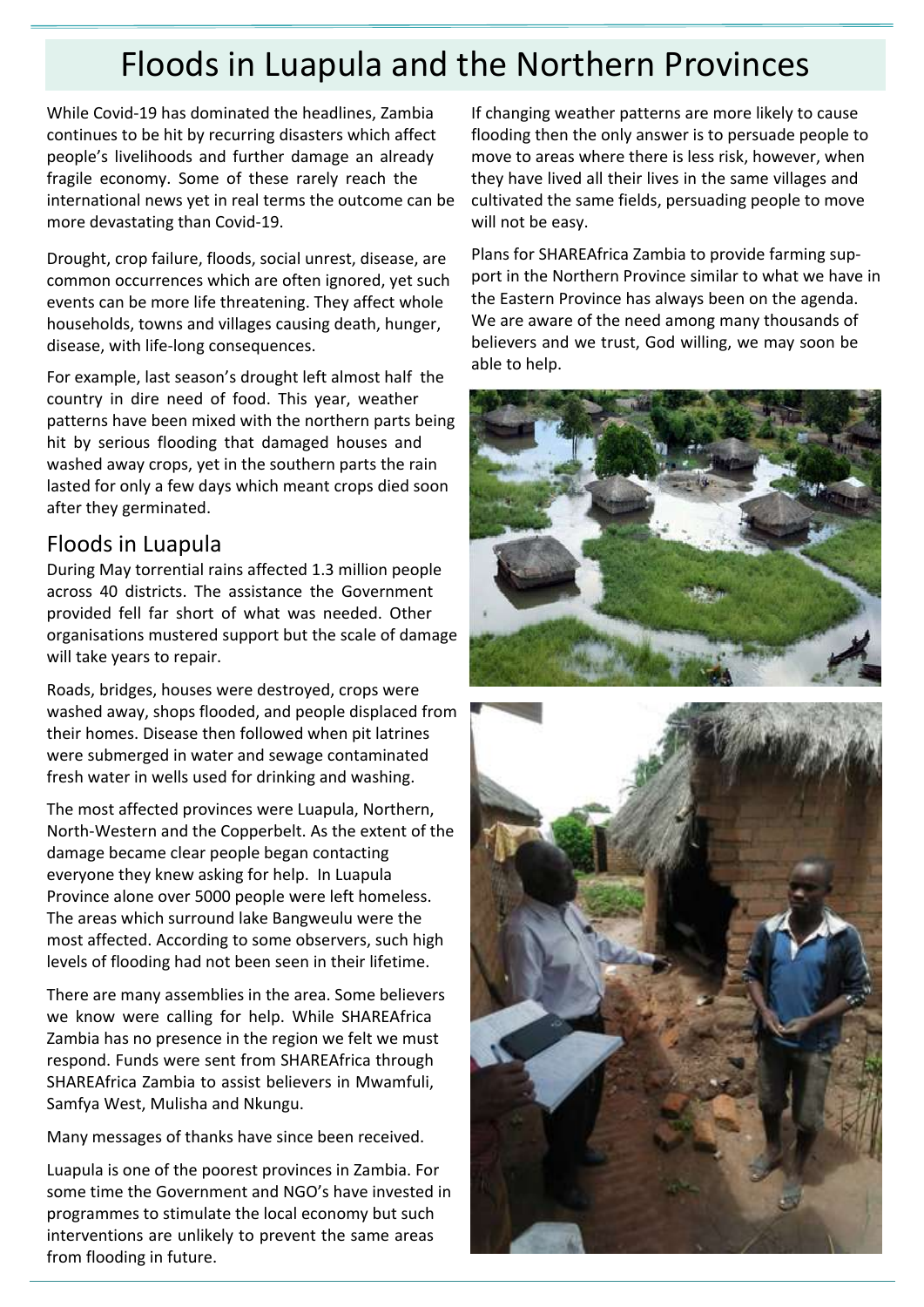# The Seed Farm and Outgrowers

As of early June, the harvest of seed and grain was well underway. This year over 200 farmers were included on the scheme which is divided into three support categories

- 1. SAZ provides training, seed, weed loans, chemicals, equipment loans, bags, and a commitment to buy back the produce at a fair price.
- 2. SAZ provides seed to farmers who have been trained to grow seed. These are seasoned farmers who have successfully grown legumes. They are supplied with small quantities of first-generation seed to reproduce under the direction of both SAZ and the Department of Agriculture
- 3. SAZ provides seed on loan for farmers who either cannot afford to buy quality seed, or who want to expand their production. The seed is provided at the beginning of the season and repaid in grain at time of harvest.

During and after harvest many people are hired to help with harvesting, shelling, grading, packing, and storing. The work will continue until October

The harvest overall has been satisfactory with some crops doing well and others not so well. The soya and maize have done well but the groundnut yields are down due to poor rainfall when the crops were in flower. This resulted in rosette disease



which killed some plants with others yielding very few pods.

The shortage of groundnuts across the region has pushed prices to double what they were last year. This affects our purchasing power. Also, if the groundnuts are used to make peanut butter then additional cost has to be passed on to the consumer and, with inflation continually pushing up food prices, the price of peanut butter may be beyond what most people can afford. We will therefore, scale back the peanut butter production this year and shift emphasis to products made with maize or soya.

The good yields of soya have compensated the farmers for the loss in groundnuts and farmers incomes overall are expected to be better than they were last year. The addition of almost 100 farmers has also made a difference. SAZ is now recognized as a serious contributor to farming development within the area.

A quantity of seed is always reserved to give to the farmers before they start planting in November. Additional quantities will be given to new farmers to further expand the scheme in 2021 which means the scheme is continually growing. The surplus seed is sold at a profit and the money used to support the farm throughout the growing season. The programme overall becomes a revolving and expanding fund.

Not all farmers are assembly believers, but it is difficult to ignore neighbours who are equally in need of help. By



helping others, it creates a positive image for those who think we are only concerned for our own 'church members'. It is also worth noting that most people in the area claim to be 'born again' Christians. But it is not for us to judge.

The introduction of oxen has also helped the programme. We now have about 30 pair which has enabled farmers to increase the size of fields they cultivate. Two animals died which the vet attributed to something they ate. Such loss is to be expected but overall, the oxen initiative has been successful. The scheme will be expanded as resources allow.

We thank the Lord for the harvest. The people in these areas are very aware of their reliance on nature to provide adequate rains at the right time. It is striking to hear people giving God thanks for their food. It puts in perspective our concerns when some food is missing on our supermarket shelves. In these rural communities they know that 'God gives the increase'.

Finally, thanks to all who support the programme. Your contribution is making a difference to many households who now have a small disposable income whereby they can improve their homes, educate their children, and support their many dependents.

Our efforts are tiny compared to the need. We look to the Lord for direction as we start planning for the next season.

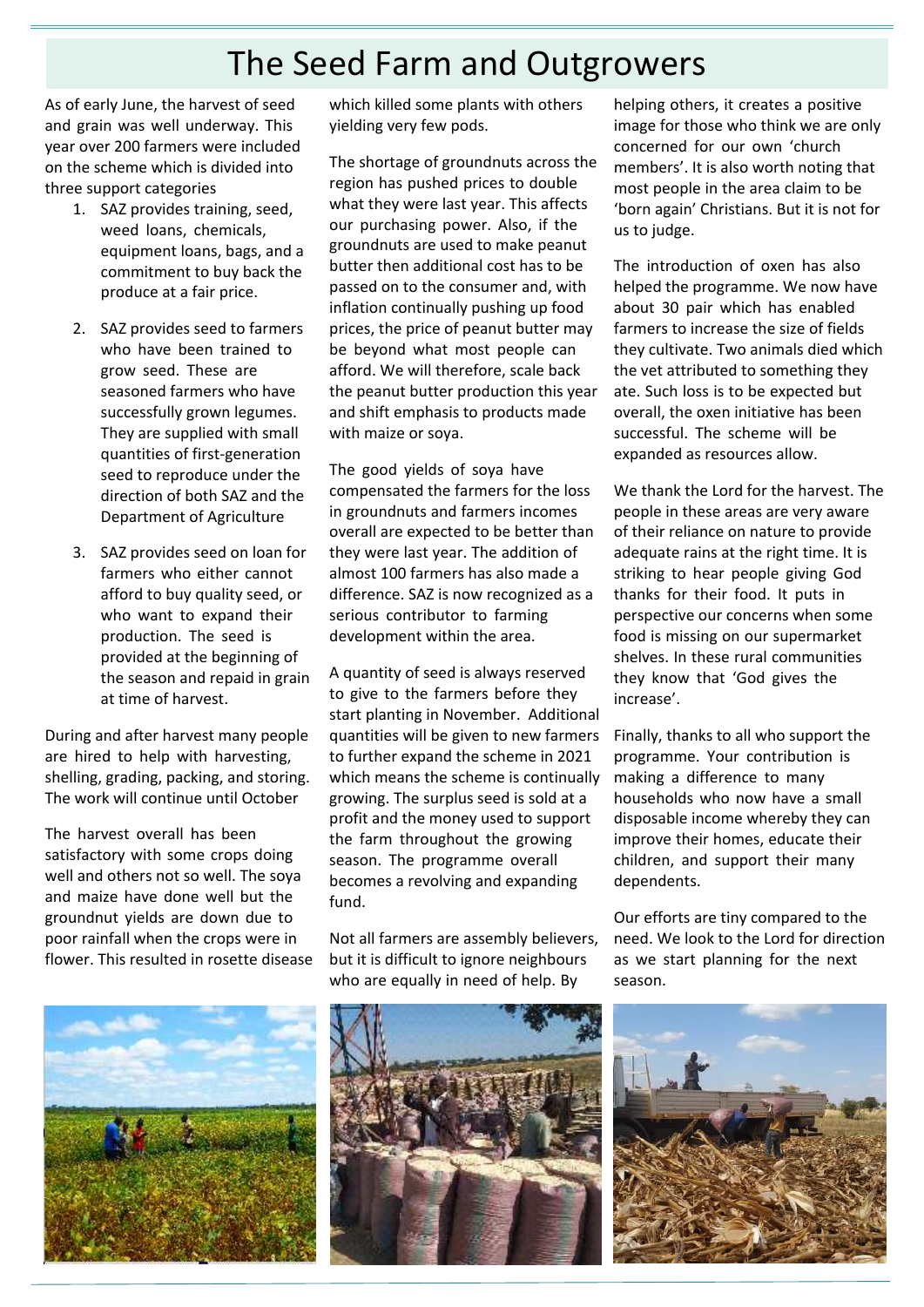# Food Factory Update

Food has become the focus of attention in Zambia for many reasons. Changing climate, the cost of imports, the shrinking global economy, the drop in value of the Kwacha, high unemployment, and the growing number of malnourished people, have raised concerns over the nation's ability to provide affordable quality food to meet the nation's needs. This bleak outlook has caused the Government to encourage growth in agriculture as well as value addition investment in food production.

With foreign investment very unlikely small businesses are being asked to persevere knowing how important they are to the future health of the economy.

Like other businesses, our small food factory has struggled with power cuts, inflation, working capital, shops closing and supermarkets that have to squeeze prices to survive. All in all, it is a difficult business.

Nevertheless, the SAZ (SHAREAfrica Zambia) factory has a purpose beyond profit. We see our role not as an investor but as a facilitator focused on improving the wellbeing of others. We train people who otherwise would be unemployed. These are youths, young fathers, and mothers who in normal life would have little prospects but are now proud to be formally employed.

The factory is also part of the overall poverty reduction model that SAZ has developed over the years. The seed growing, farming, milling and food

processing activities are all interconnected but not necessarily interdependent. They share produce where it makes sense, but not at the expense of other activities. For example, we use wheat in one food product, but we do not ask the farmers to grow wheat since they don't have the machinery to harvest it. Another example is where the farm develops other legume seeds such as beans, but it is unlikely the factory will buy beans, at least not soon.

When the factory buys crops from the farms, they buy at premium prices to help improve the farmers income. The factory also insists on grain being sorted and tested for toxin levels to maintain quality standards required by the Zambian Bureau of Standards agency. Sadly, this does not happen everywhere in the food industry.

The factory also aims to make food products that have a high nutritional content. Some foods are fortified with additional vitamins based on advice from the World Health Programme and other food nutritionists.

The foods are distributed to various towns within Zambia, so the consumers can buy them in areas where nutritious foods are least available.

The products are sold in Zambia under the "share-ing's" brand with a "fairSHARE" logo.

One ingredient added to many of our products is Moringa, an ingredient we make from leaves from the Moringa Oleifera tree. There has been widespread research into the health benefits Moringa, and the science continues to be positive. We grow the trees at our site in Makeni.

After almost 20 years working in the country, we have learned a lot. We believe the model we currently operate has been successful and has benefited many of the Lord's people. We must continue to focus on work and productivity which is the only sustainable solution to poverty. It is wrong to do nothing. If the slogan 'black lives matter' means anything, then as Christians it ought to mean more. It goes beyond preaching and teaching.

We look to the Lord that the small factory will grow, not only to produce nutritious food and provide employment, but also to generate a surplus that through that surplus we might be able to supply the needs of others (a principal taught in 2 Corinthians in 8 and 9**).**



According to healthline.com *Moringa oleifera* is a plant that has been praised for its health benefits for thousands of years.

However, only a few of its many reputed health benefits have been studied scientifically

To date, studies show that *Moringa oleifera* may lead to modest reductions in blood sugar and cholesterol. It may also have antioxidant and anti-inflammatory effects and protect against arsenic toxicity.

Moringa leaves are also highly nutritious and should be beneficial for people who are lacking in essential nutrients.